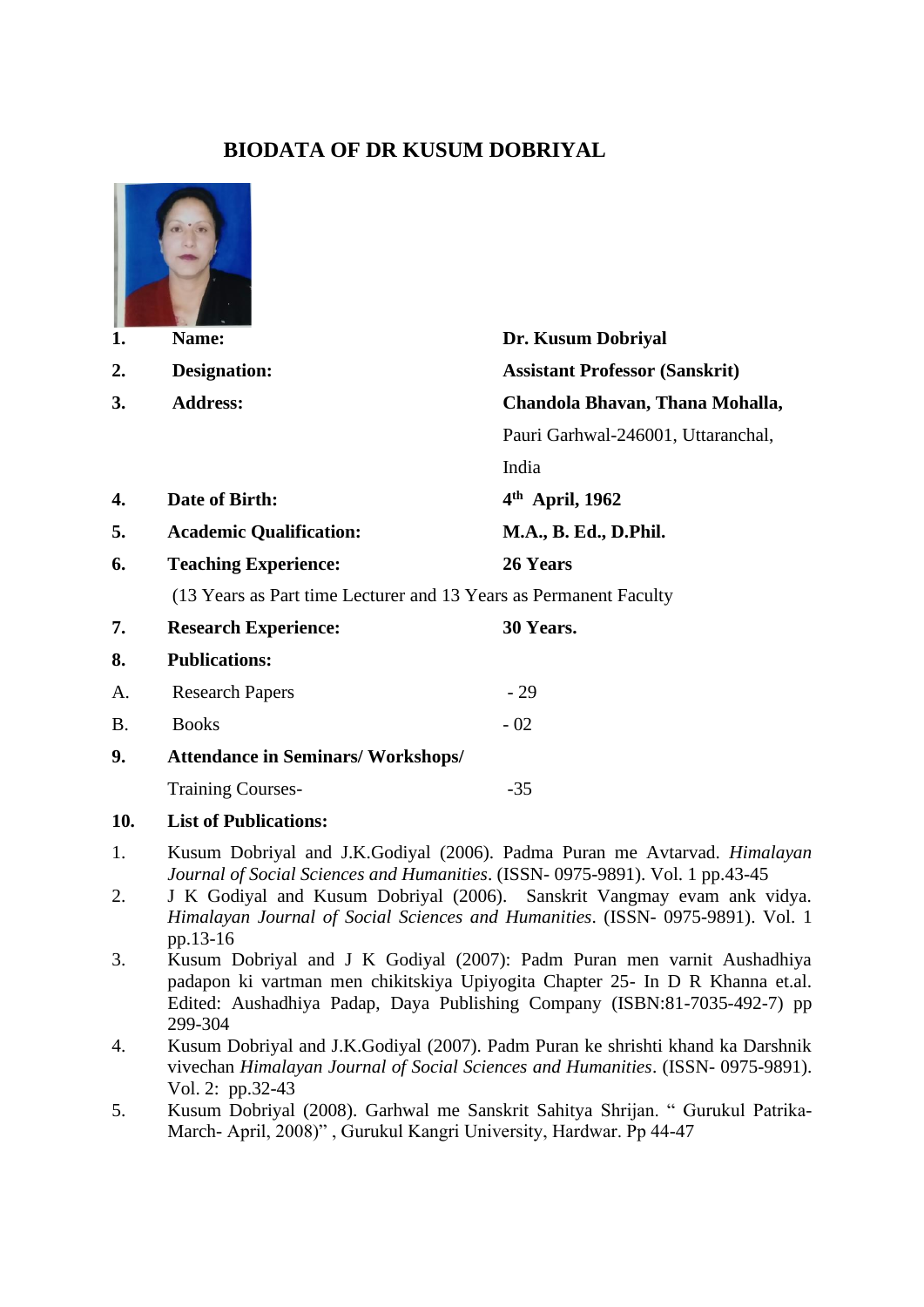- 6. Kusum Dobriyal and J.K.Godiyal (2008). Garhwali Lok Sahitya. Ek Sankshipt Vishleshan *Himalayan Journal of Social Sciences and Humanities*. (ISSN- 0975- 9891). Vol 3: 41-46.
- 7. Kusum Dobriyal and J.K.Godiyal (2009). Padma Puran ke Shrishti khand ka Dharmik vivechan. *Himalayan Journal of Social Sciences and Humanities*. (ISSN- 0975-9891) 4: 91-106.
- 8. Kusum Dobriyal and J.K.Godiyal (2010). Matsya Puran men varnitPrakritik Sanrakshan ki mahatta ka sankshipt vivechan. *Himalayan Journal of Social Sciences and Humanities*. (ISSN- 0975-9891) 5 : 71-80.
- 9. J.K.Godiyal and Kusum Dobriyal (2010). Garhwal men Jyotish Parampara. *Himalayan Journal of Social Sciences and Humanities*. (ISSN- 0975-9891) 5 : 89-94
- 10. Kusum Dobriyal, and J K Godiyal (2011): Padma Puram main varnit Van Vriksha evam Aushadhiya Vanaspati Sanrakshan. *Vedon men Vigyan* (Sampadan-D.R.Khanna, et.al.) Daya Publishing House, New Delhi (ISBN-81-7035-668-7) Pp. 297-302.
- 11. Kusum Dobriyal and J.K.Godiyal (2011). Vaidic Sahitya men varnit Bhagwan Surya ka Mahatmya. *Vedon men Vigyan* (Sampadan- D.R.Khanna, et.al.) Daya Publishing House, New Delhi (ISBN-81-7035-668-7) Pp. 158-162
- 12. Kusum Dobriyal (2011). Garhwal Chitrkala shailly ka udbhava evam vikas- Sankshipt Vivechan, *Himalayan Journal of Social Sciences and Humanities* (ISSN- 0975- 9891) Vol 6: pp 97-99
- 13. Kusum Dobriyal (2012). Padma Puran men Pushkar Teerth ka mahatmya. *Himalayan Journal of Social Sciences and Humanities*. (ISSN- 0975-9891) 7: 29-31
- 14. J K Godiyal and Kusum Dobriyal (2012). Puranon men varnit Shashan vyavastha *Himalayan Journal of Social Sciences and Humanities*. (ISSN- 0975-9891) 7: 93-97
- 15. Kusum Dobriyal (2013). Paryavaran ke sandarbh men Athrvediya Bhoomisookt ki prasangikta. *Himalayan Journal of Social Sciences and Humanities* (ISSN- 0975- 9891) Vol 8 : 45-47
- 16. Kusum Dobriyal (2013).Hkkjrh; laLd`fr ,oa eqDr f'k{kk% izkphudky ls izorZeku rd *Himalayan Journal of Social Sciences and Humanities* (ISSN- 0975-9891)Vol 8:79-81
- 17. Kusum Dobriyal (2014) Upnishadon men varnit pramukh Darshanik Siddhant. *Himalayan Journal of Social Sciences and Humanities* (ISSN- 0975-9891) Vol 9: pp 21-23
- 18. Kusum Dobriyal (2014) Bhartiya Loktantrik vyawastha ki Dasha Evam Disha: Vaidik yug se Vartman tak. *Himalayan Journal of Social Sciences and Humanities* (ISSN-0975-9891) Vol 9: 71-73
- 19. Kusum Dobriyal and A K Dobriyal (2015). Fish Environment of Garhwal Himalaya-A socio-economic, religious and cultural analysis. *Journal of Environment and Social Sciences* (ISSN: 2454-5953). Vol.2: 112
- 20. Kusum Dobriyal (2015).Vaidik Vangmay mein Paryavaran Chintan. *Indian Journal of Applied Research* (ISSN-2249-555X). Volume 5 Issue 6 (June, 2015) pp 10-11 ICV-6.<sup>44</sup>; (Online:DOI:10.15373/2249555X)
- 21. Kusum Dobriyal (2016). Yuwaon ke Bhavishya Nirman men Paramarsh Evam Nirdeshan ka Mahatwa. *Himalayan Journal of Social Sciences and Humanities* (ISSN- 0975-9891) (UGC approved Journal) Vol 11: pp 37- 38
- 22. Smriti and Kusum Dobriyal (2017).Mahabharat me varnit Gau ki mahima. *Shabdarnav: International Refereed Journal of Multidisciplinary Research* (ISSN-2395-5104) Vol 6: Part I : July- December, 2017) pp. 68-70
- 23 Kusum Dobriyal, Mithlesh Kumar and J K Godiyal (2017). Vaidik Vangmay men Rashtra Chintan *Jai Ram Sandesh:* January- June, 2017, pp. 81-82 (ISSN-0975-8739).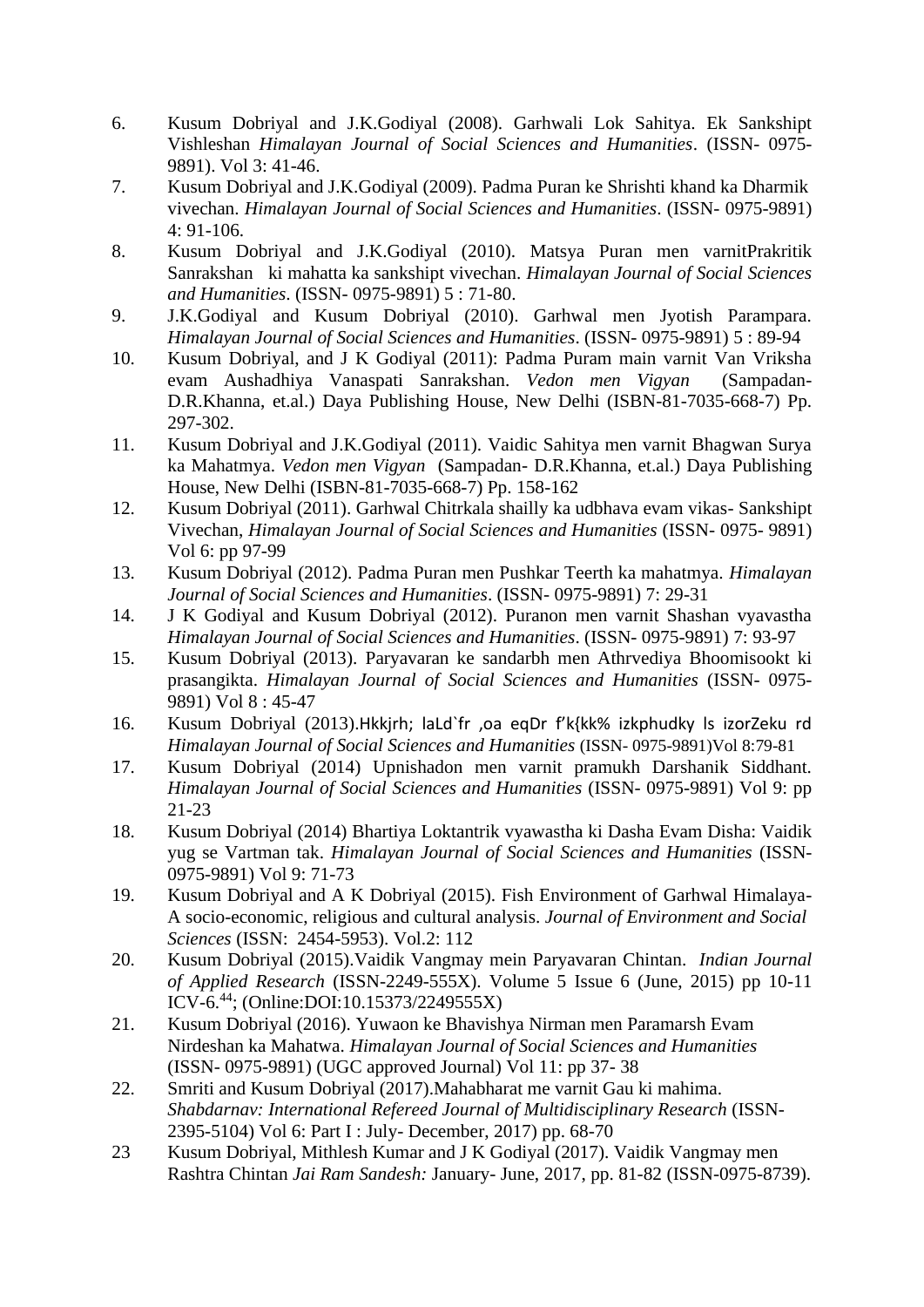- 24. Smriti and Kusum Dobriyal (2017). Mahabharat me pratipadit Moksh ka swarup. *International Journal of Sanskrit Research* (ISSN- 2394-7519): 3 (3):409-411.
- 25. Kusum Dobriyal and Mithlesh Kumar (2017). Brahmand Puraan men Varnit Pitri Shraddha evam uska mahatwa. *Printing Area* International Research Journal, Vol 8: Issue 32:pp 125-128 (ISSN: 2394-5303)
- 26. Kusum Dobriyal and J K Godiyal (2017) Study of Manuscripts in Garhwal region and their conservation strategies. *Environment Conservation Journal* (ISSN-0972-3099 Print, ISSN- 2278- 5124 Online ) pp. 19-20
- 27. Kusum Dobriyal and J K Godiyal (2017). Garhwali Samskruti: Etihasik Prishthbhoomi Evam Vartman swarup- Ek Sameekshatmak Adhdhyayan. *Himalayan J ournal of Social Sciences and Humanities* (ISSN- 0975-9891), Vol 12: pp 101-105
- 28. Kusum Dobriyal (2018). Dipping Strength of Students In Government Schools: Causes And Remedial Measures. *Himalayan Journal of Social Sciences and Humanities* (ISSN-0975-9891) Vol 13: pp 15-16
- 29. Kusum Dobriyal and J K Godiyal (2019). Mahabharat par ashrit Natya Sahitya evam usmen Prayukt ras. *Himalayan Journal of Social Sciences and Humanities* (ISSN-0975-9891) Vol 14: pp 41-44

#### **11. BOOKS:**

- 1. J K Godiyal and Kusum Dobriyal 1998: Garhwal: *Sanskrit, Kala Evam Sahitya,.* Pragati Printing Press: Shailaja Prakashan, Pauri P. 128
- 2. Kusum Dobriyal (2016). Padma Puraan Ke shrishti khand ka Sahityik, Sanskritik evam Darshnik Adhdhyan. Publisher: Action for Sustainable, Efficacious Development and Awareness (ASEA), India (ISBN 81-87 468-09- 2), p.126
- **12. Ph. D Supervision - AWARDED- 02**

- १ कुमारी स्मतृि महाभारि मेंभीष्म पििामह एक अध्ययन **2018**
- २ ममथलेश कुमार ब्रह्माण्ड िुराण एक समीक्षात्मक अध्ययन **2019 WORKING 01** 
	-

# १ दीपक कुमार द्विवेदी महाकवि भट्ट्भोम प्रणीत रावणार्जुनीयम महाकाव्य का साहहत्त्यक अनुशीलन **2020**

### **13. Scholarships/ Honors**

- (i) Research Fellowship awarded by "Rashtriya Sanskrit Shiksha Sansthan, New Delhi" during D. Phil. Research (1986-87,87-88)
- (ii) Worked as J R F in a UGC project under the guidance of Prof. J K Godiyal during 1994-1997.
- (iii) Honoured by Rotary International District 3100 in its Intercity meet at Bijnor on Teacher'Day.
- (iv) ROTARY VOCATIONAL AWARD- 2008
- (v) Life Membership of Society for Himalayan Action research and development-2010
- (vi) Life Member of All India Oriental Conference (Oriental Research Institute, Pune)- 2014

### **14. Attended Seminars/Workshops/Training courses**

1- Seminar on " Shiksha ka Swarup: Uttarakhand ke Pariprekshya me. Organised by Society for Education Research and Application, Pauri Garhwal – 24-25 May 1998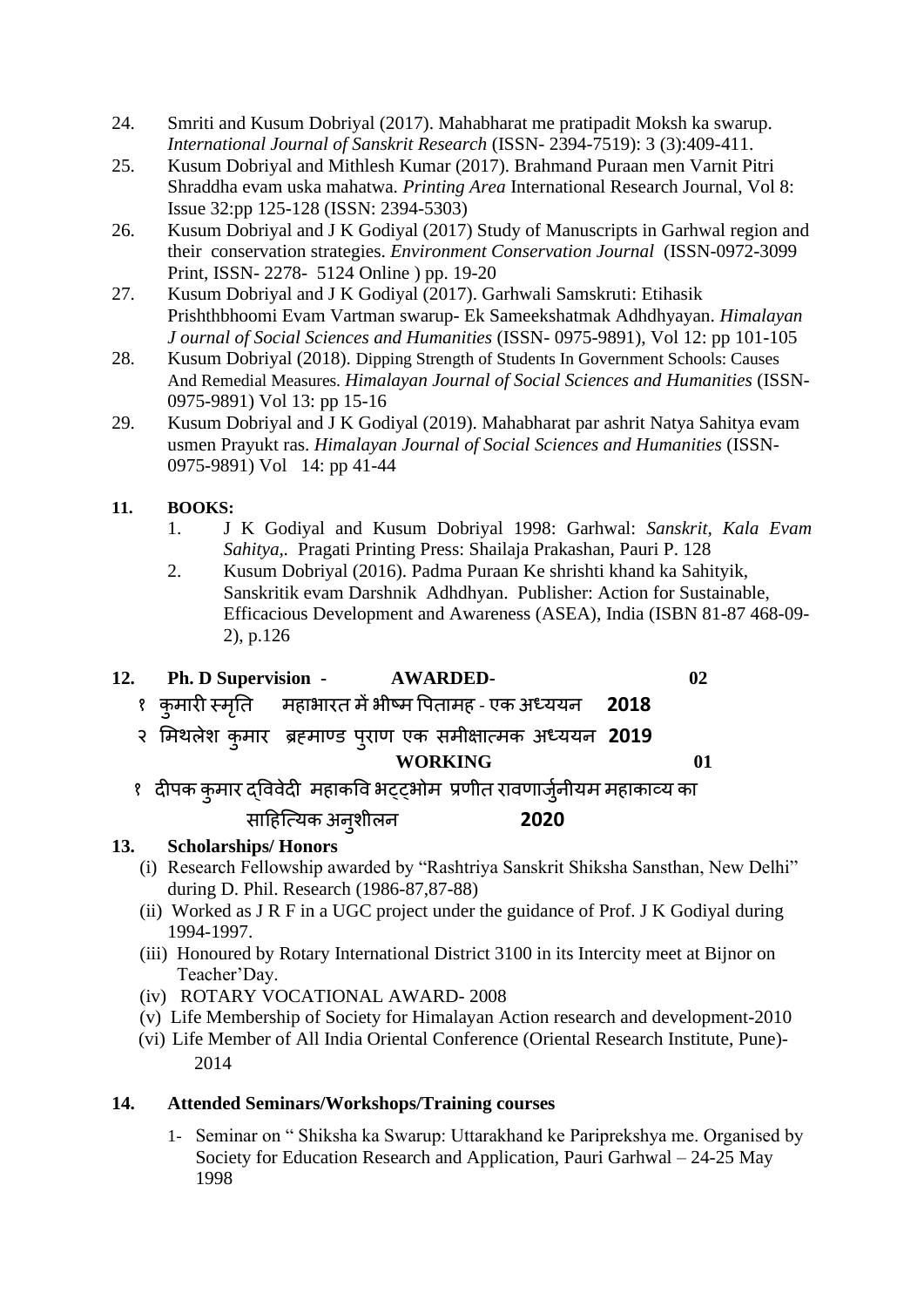- 2- Desk top management skill organized by APTECH Computer Education Pauri Garhwal- 19.7.2003
- 3- Solid waste Management Training Workshop. Organised by NSS Dehradun and HNB Garhwal University, Pauri Garhwal 16-17 February, 2008.
- 4- Workshop on " Awareness and Role of Individuals in Environmental Protection Organised by UCOST and HNB Garhwal University. 7-9 April, 2008.
- 5- Regional Seminar on Intellectual property and Innovation Management in knowledge era- UCOST and NRDC Workshop, 7.9.2009. Pauri Garhwal
- 6- Workshop on Save planet earth for future generation under Planet Earth Program, 22nd April, 2009. Pauri Garhwal
- 7- Symposium on New Innovations in life sciences, an approach to Environmental and biodiversity conservation in Himalayas, Karnprayag, Chamoli- 17-19 February, 2010
- 8- Annual Conference of Society for Himalayan Action Research and Development, Pauri Garhwal.- 1- 1- 2010.
- 9- National Conference on Advances in Biotechnology and its role in Aquatic Biodiversity Conservation and Fisheries, Uttarkashi – 17-18 March, 2010.
- 10- Regional Seminar on Manuscripts and their Importance, Pauri Garhwal-30.12.2010
- 11- Orientation Course of UGC, ASC Kumaun University Nainital- 14.4.2010 to 11.5.2010
- 12- National Seminar on Environmrntal management and Biodiversity conservation, GKU Hardwar- 26-27 February, 2011
- 13- National Seminar on Democracy in India: Problems and Prospects- UGC ASC Kumaun University Nainital- 14.8.2011.
- 14- National Seminar on " Garhwal main Uplabdh Pandulipiyan", Pauri Garhwal- 14- 15 December, 2011.
- 15- World Congress for Man and nature "Global Climate Change and Biodiversity conservation", GKU Hardwar, 11-13 November, 2011.
- 16- Refresher Course of UGC, ASC Kumaun University Nainital- 29.7.2011- 18.8.2011.
- 17- National Seminar on Industrial Pollution, Environment and Biodiversity, Moradabad- 18.02.2012.
- 18- National Seminar on Status of Environment and Biodiversity: RIO + 20 and role of space technology, GKU Hardwar- 2-3 November, 2012.
- 19- National Conference on "Innovations in Ethnopharmacology, Recent developments in Biological and chemical sciences for societal benefits., Pithoragarh- 1-3 March, 2013.
- 20- National seminar on Environmental issues and challenges, Devta PG College Morna, Bijnor-  $10^{th}$  November, 2013
- 21- National Seminar on " Sanskrit Vangmaya men vivechit Paryavaran ki Vaignanikta evam vartman men uski prasangikta", HNB Garhwal University Campus, Pauri Garhwal 27-28 March, 2014.
- 22- National Seminar on " Uchch Shiksha Aor Mukt Vishwavidyalaya ki Sambhavnayen" 2.12.2014 organised by UOU Haldwani
- 23- Refresher Course (Winter school) UGC-HRDC Nainital 1.1.2015-21.1.2015
- 24- National Seminar " SANSKRIT SAHITYA ME RASHTRIY BHAVNA" Kumaun University Nainital. 27-28 May, 2017